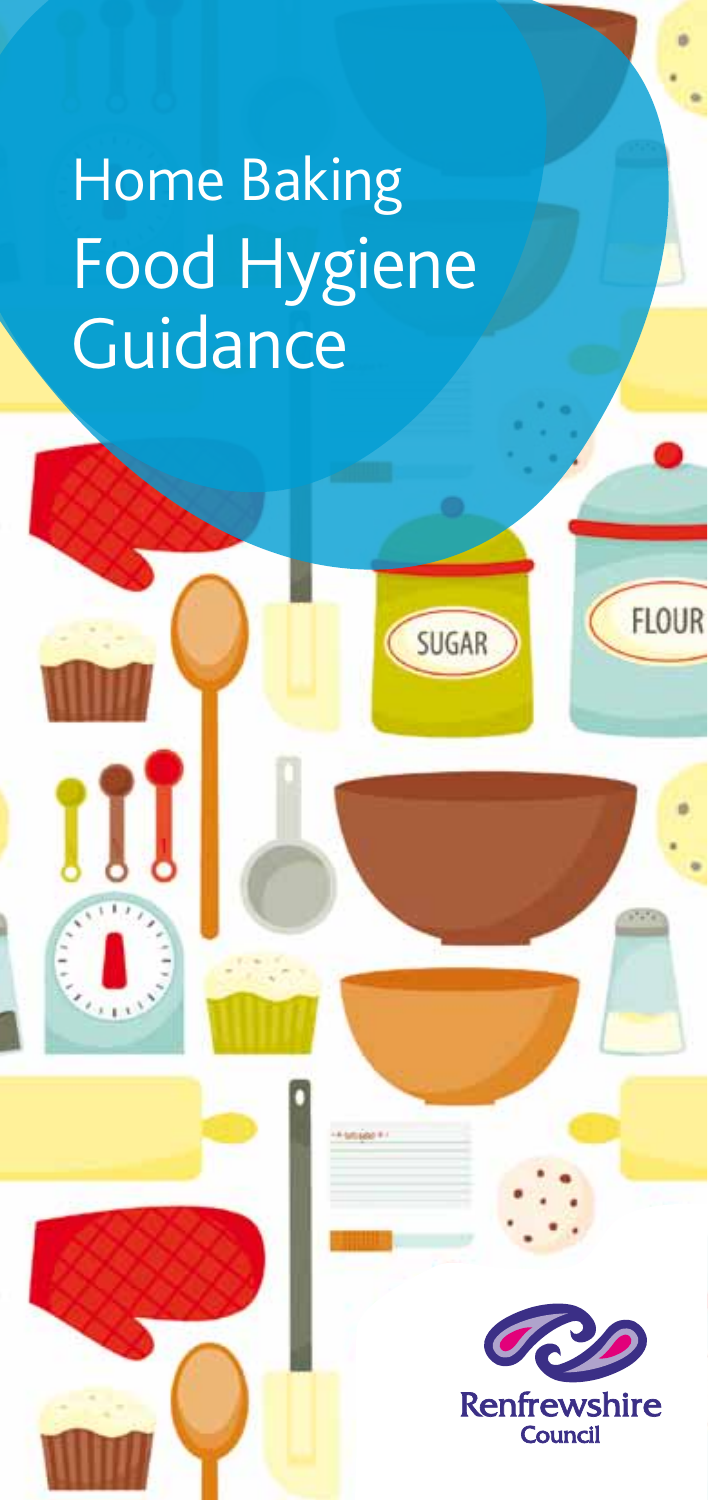Your kitchen at home is not really suitable for food preparation other than for home consumption. If you use your kitchen to make cakes for functions, fetes, coffee mornings or other voluntary work then please follow this guidance.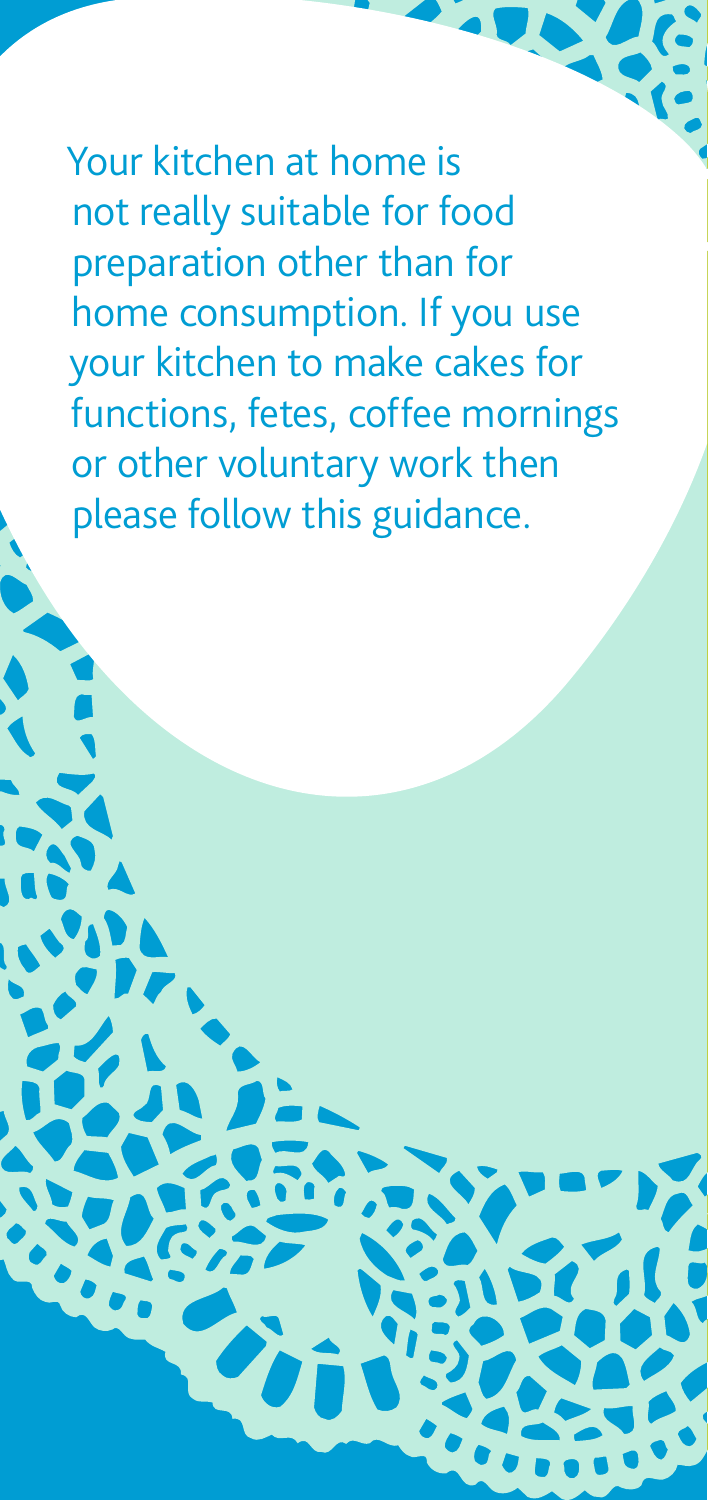

## Before you start

- High risk foods containing cream, lightly cooked eggs etc. should not be made at home other than for household use.
- Ensure the kitchen is being used only for food preparation at the time – no laundering for example.
- Wash your hands thoroughly before preparing any foods.
- Wear a clean apron or overall during food preparation.
- • Ensure all work tops, surfaces and cooking utensils are clean and in good condition.
- • Keep pets and children out of the kitchen during food preparation.

### Ingredients

- Buy ingredients e.g. flour, sugar, eggs from reputable suppliers, check the date codes, and make sure the packets are intact.
- Store dry goods in clean, sealed containers.
- Sieve flour and other dry ingredients where possible to minimize the risk of contamination.
- Make sure ingredients which should be stored in the fridge are stored at 5°C or below. Buy a fridge thermometer and check this temperature regularly.

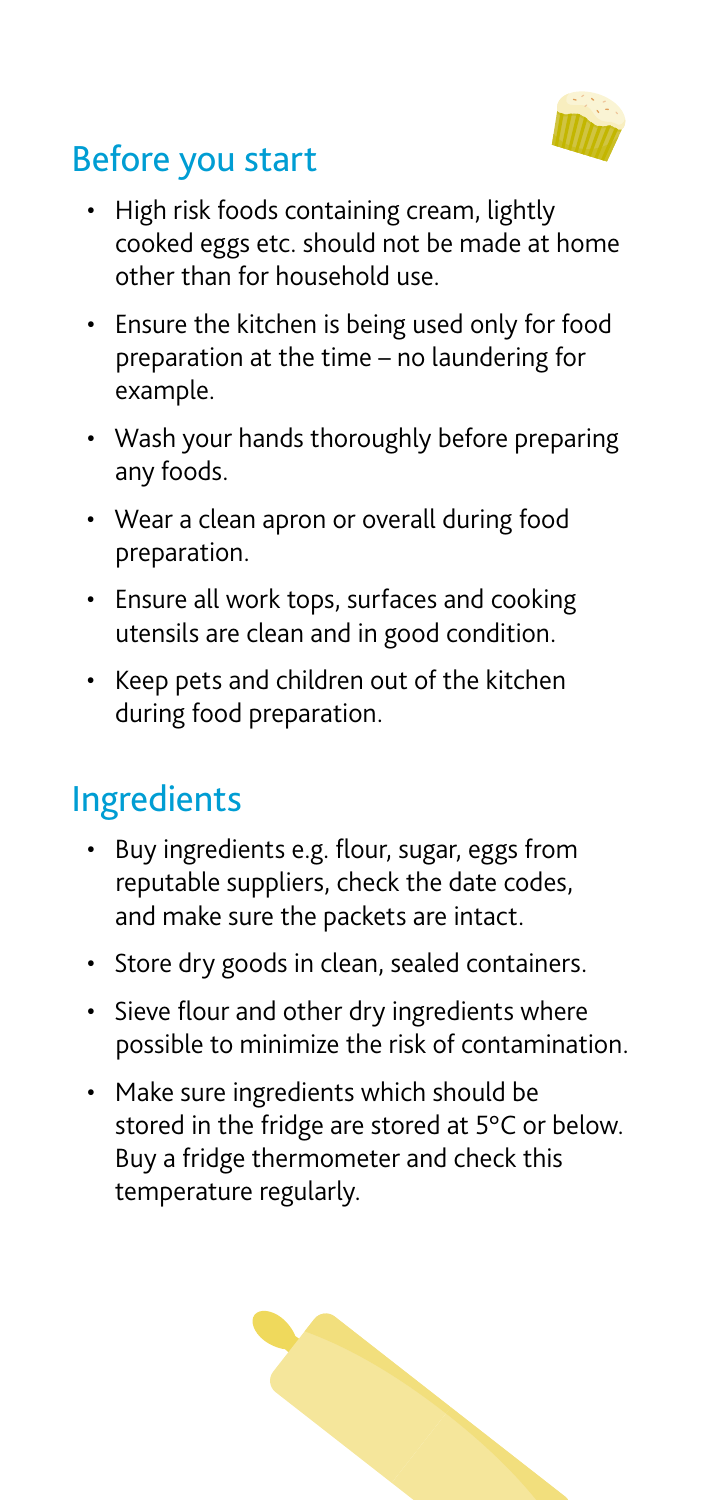## **Cleaning**

- Immediately before use, work tops should be cleaned with a suitable disinfectant to get rid of bacteria.
- • Keep cleaning chemicals away from the food preparation area to prevent contamination.

## **Storage**

- • To prevent mould, make sure that cakes are thoroughly cooled down before placing them into a clean, sealed containers or wrapping.
- • Store cakes in a clean sealed container, and keep separate from raw foods.
- Only food grade wrapping material should be used. e.g clingfilm, freezer bags.
- • Foods should be transported to the venue in clean sealed containers.
- • Ensure that the cakes are kept well away from raw foods at all times.

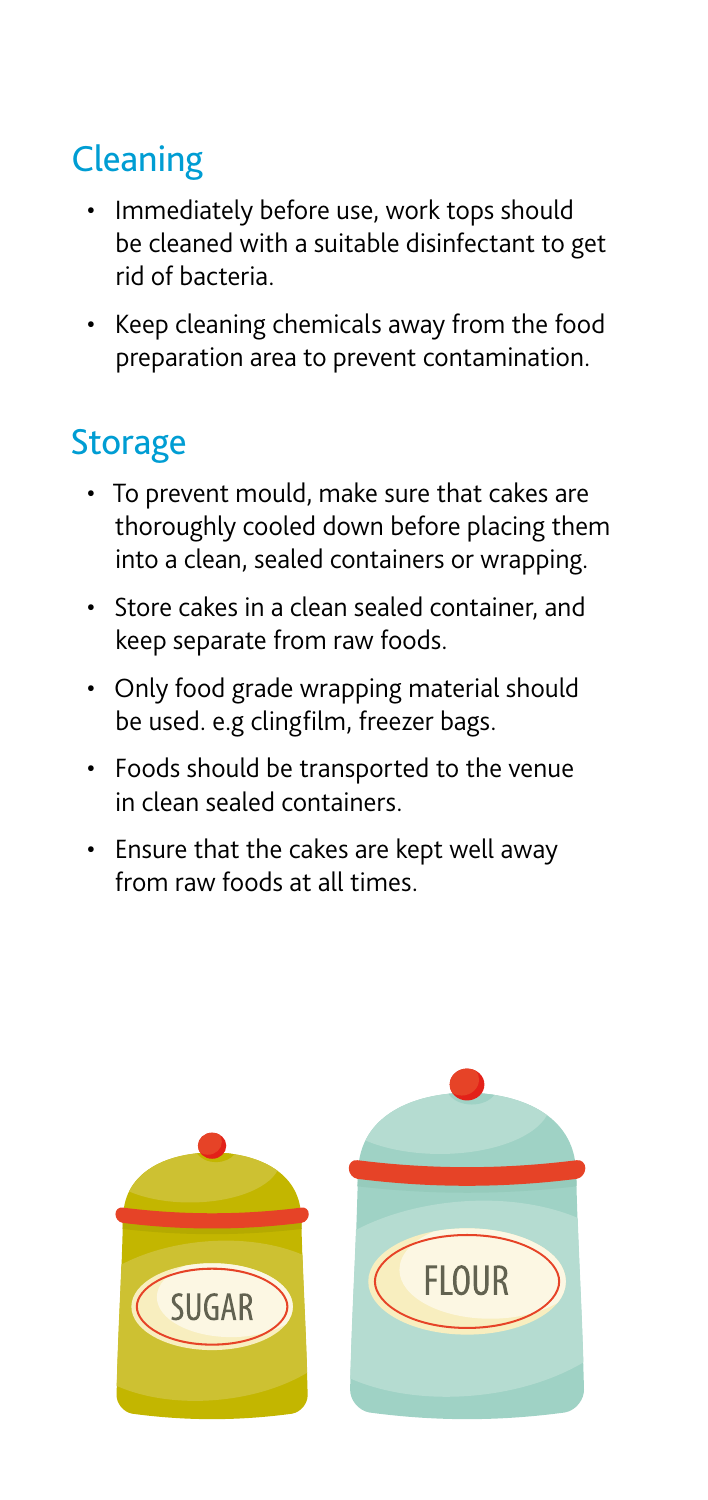#### Serving

- Unwrapped cakes must be protected from any risk of contamination at the service/display stage.
- Wash your hands thoroughly before serving items.
- Avoid handling foods use tongs or a cake slice to serve unwrapped cakes.
- It is recommended that wrapped cakes are consumed as soon as possible – within 24hrs

 $UIR$ 

Remember if you cannot prepare foods at home safely then don't do it at all!